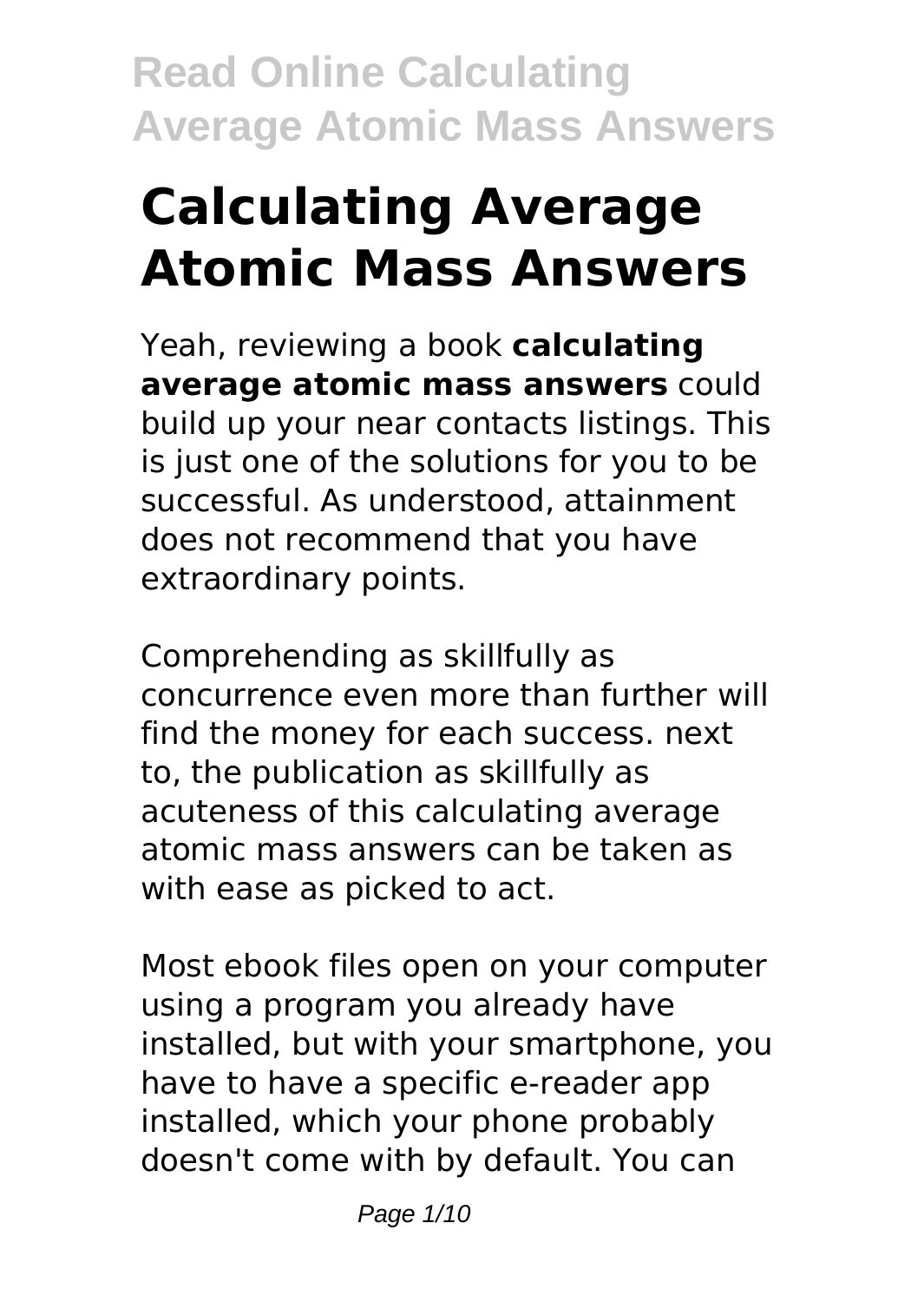use an e-reader app on your computer, too, to make reading and organizing your ebooks easy.

#### **Calculating Average Atomic Mass Answers**

The term relative atomic mass is sometimes used as a synonym for average atomic mass. There is a slight difference since the relative atomic mass has no units; it is a measure of mass relative to the carbon-12 atom. As long as you use atomic mass units in your average mass calculation, however, the two values are numerically identical.

#### **How to Find Average Atomic Mass: 8 Steps (with Pictures ...**

Bookmark File PDF Calculating Average Atomic Mass Answers isotope information: 4.35% have a mass of 49.9461 amu, 83.79% have amass of 51.9405 amu, 9.50% have a mass of

#### **Calculating Average Atomic Mass Answers**

Page 2/10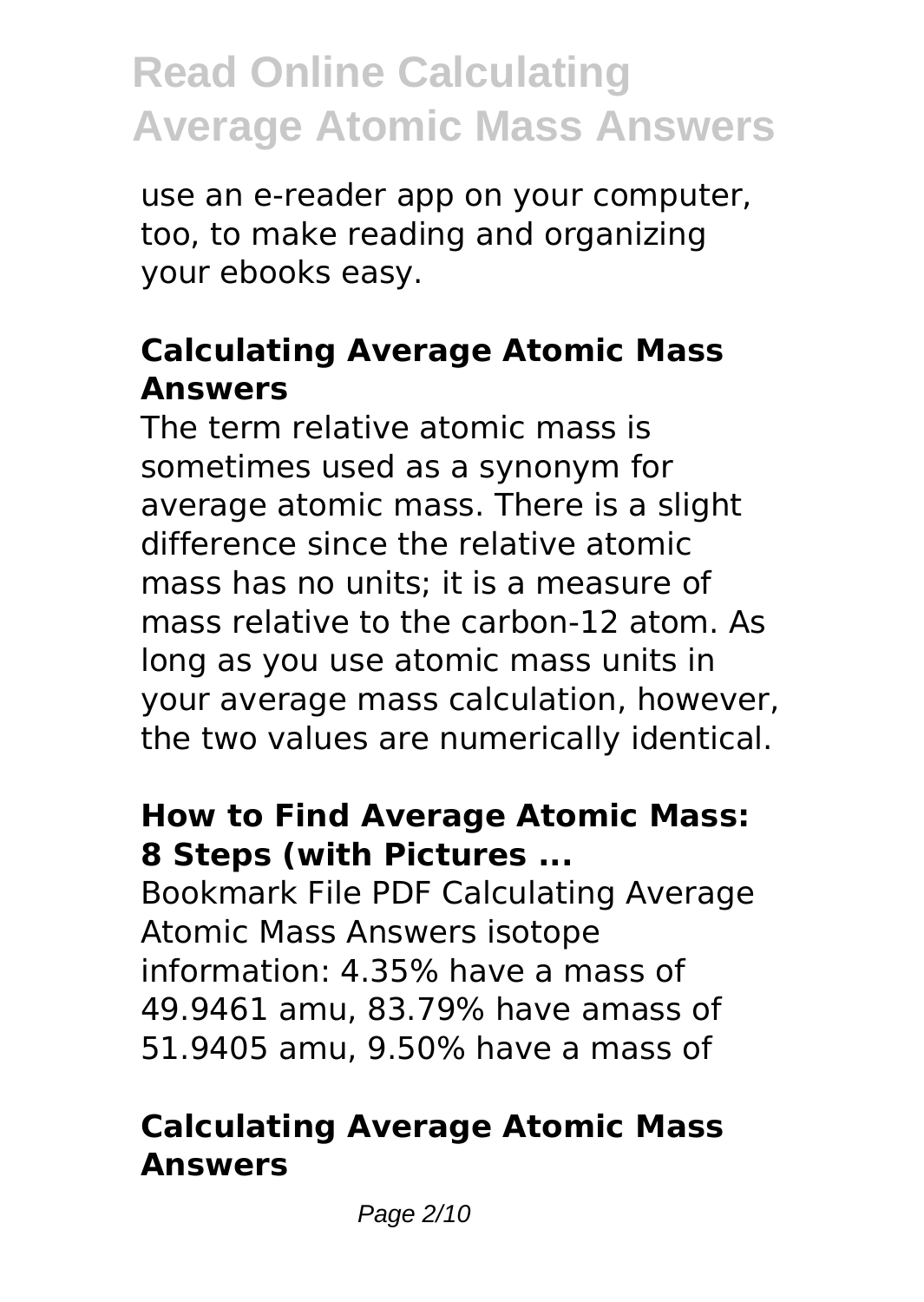Acces PDF Calculating Average Atomic Mass Answers Then, calculate the mass numbers. The chlorine isotope with 18 neutrons has an abundance of 0.7577 and a mass number of 35 amu.

### **Calculating Average Atomic Mass Answers**

Solution for Calculate the average atomic mass of iron: Isotope: 54Fe; 56Fe; 57Fe; 58Fe Mass (amu): 53.940; 55.935; 56.935; 57.933 Abundance: 5.82 %; 91.66…

#### **Answered: Calculate the average atomic mass of… | bartleby**

How to calculate average atomic mass. First, determine the fractional percent of each isotope in the substance. For example, chlorine has two major isotopes. 1 with 75.77 percent of atoms and 1 with 24.23 percent of atoms.

### **Average Atomic Mass Calculator - Calculator Academy**

Atomic mass is a weighted average.

Page 3/10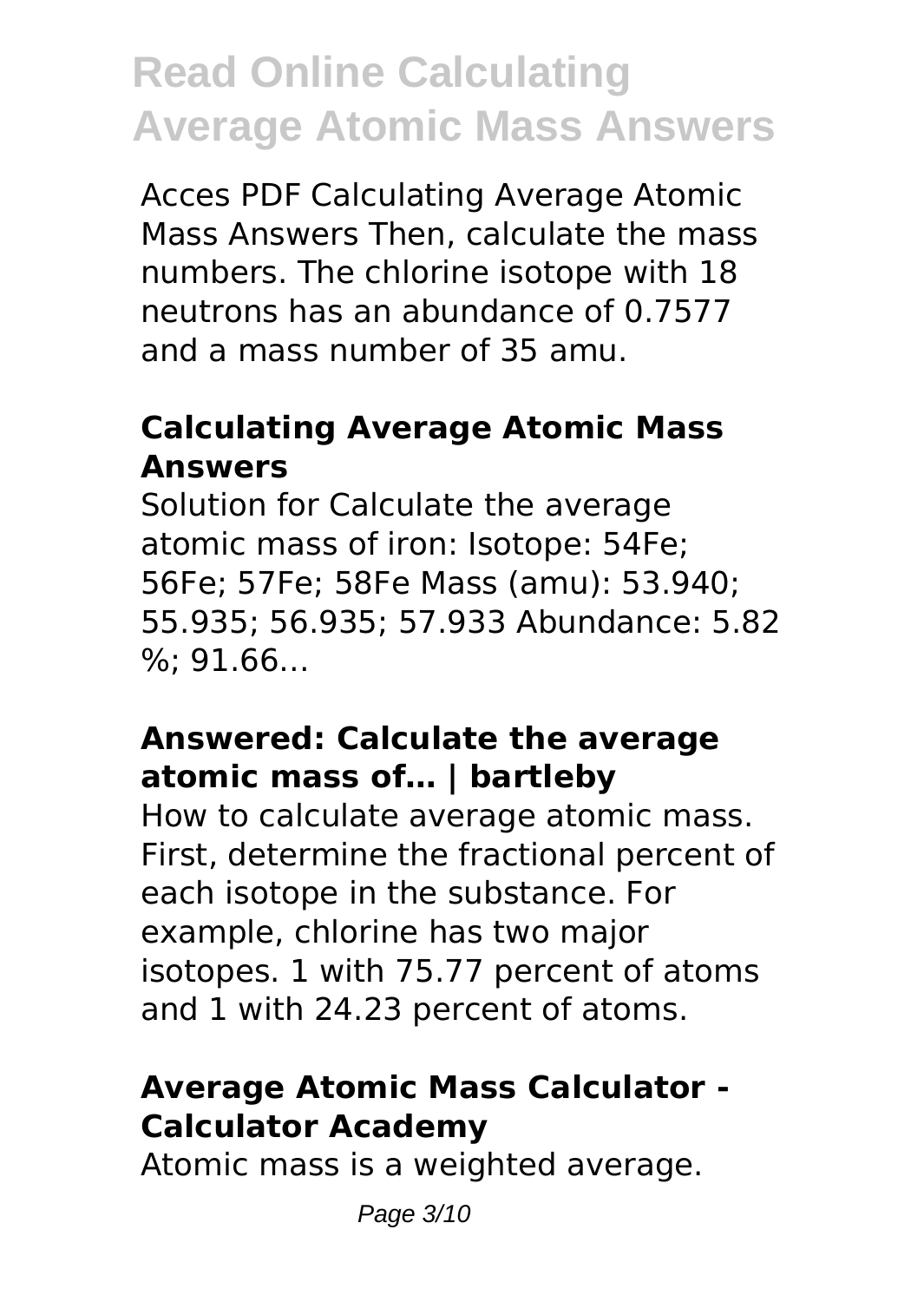Basically, you add up the TOTAL number of atoms you have in a sample, and call that N. Then you take the total mass of all of those atoms. Call that sigmaX. (sigma is the greek letter that looks like a crazy capital E, and in mathematical terms it means "sum of") In this case, you basically have 2 atoms.

#### **Calculating average atomic mass? | Yahoo Answers**

To calculate the average mass, first convert the percentages into fractions (divide them by 100). Then, calculate the mass numbers. The chlorine isotope with 18 neutrons has an abundance of 0.7577 and a mass number of 35 amu. To calculate the average atomic mass, multiply the fraction by the mass number for each isotope, then add them together.

#### **Average Atomic Mass | Introduction to Chemistry**

Top Answer. Wiki User ... To calculate average atomic mass from different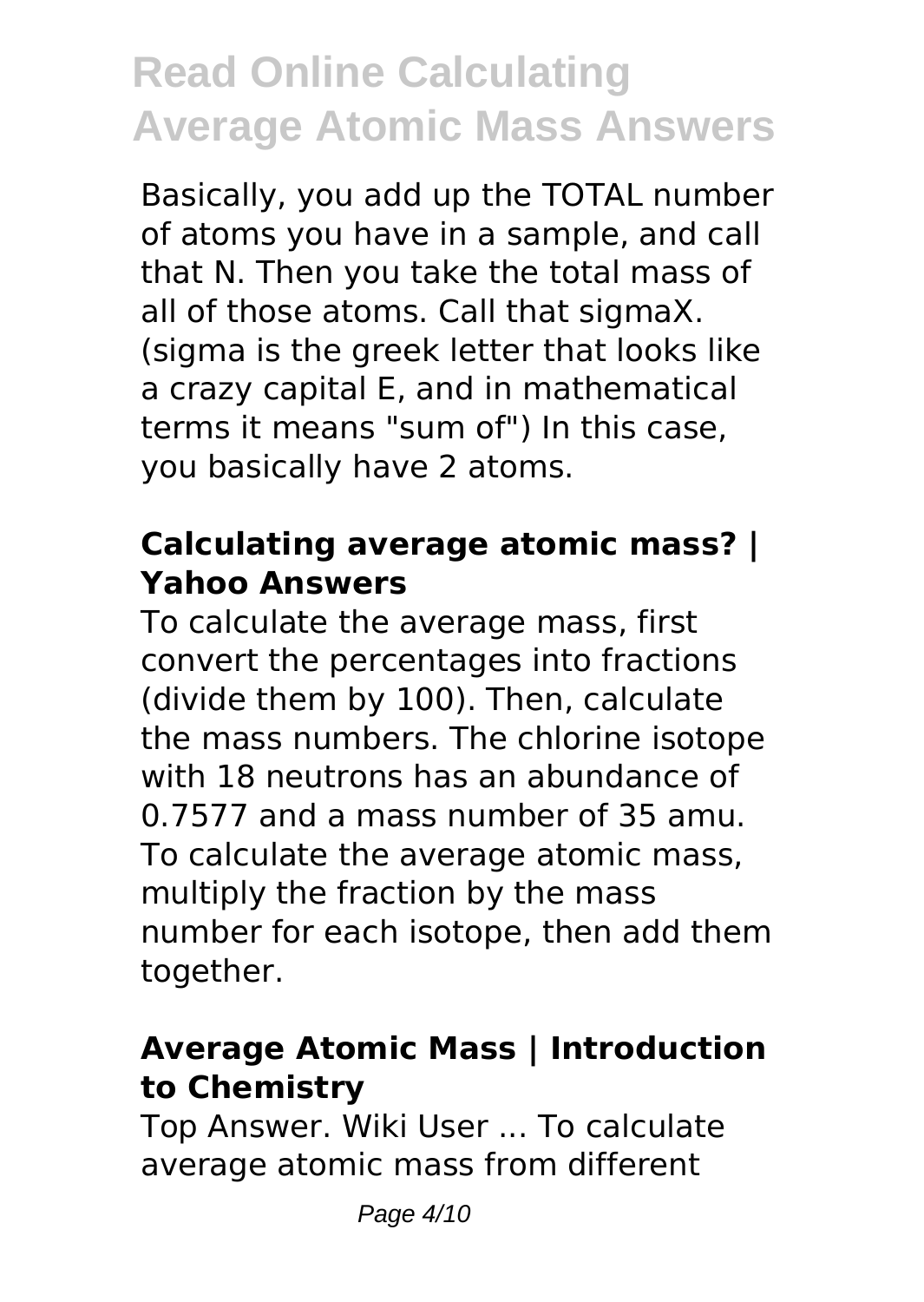isotopes of an element, we take into account the relative atomic masses of isotopes and their relative abundance on Earth.

#### **Calculate average atomic mass and identify element? - Answers**

Either can be used to determine the average atomic mass of an element. It really just depends on how precise you want your calculations to be. The isotopic mass will give a more precise answer, but the isotopic mass number will give a fairly accurate calculation and easier numbers to work with.

#### **How do I calculate average atomic mass of an element ...**

Example #6: A sample of element X contains 100 atoms with a mass of 12.00 and 10 atoms with a mass of 14.00. Calculate the average atomic mass (in amu) of element X. Solution: 1) Calculate the percent abundance for each isotope: X-12: 100/110 = 0.909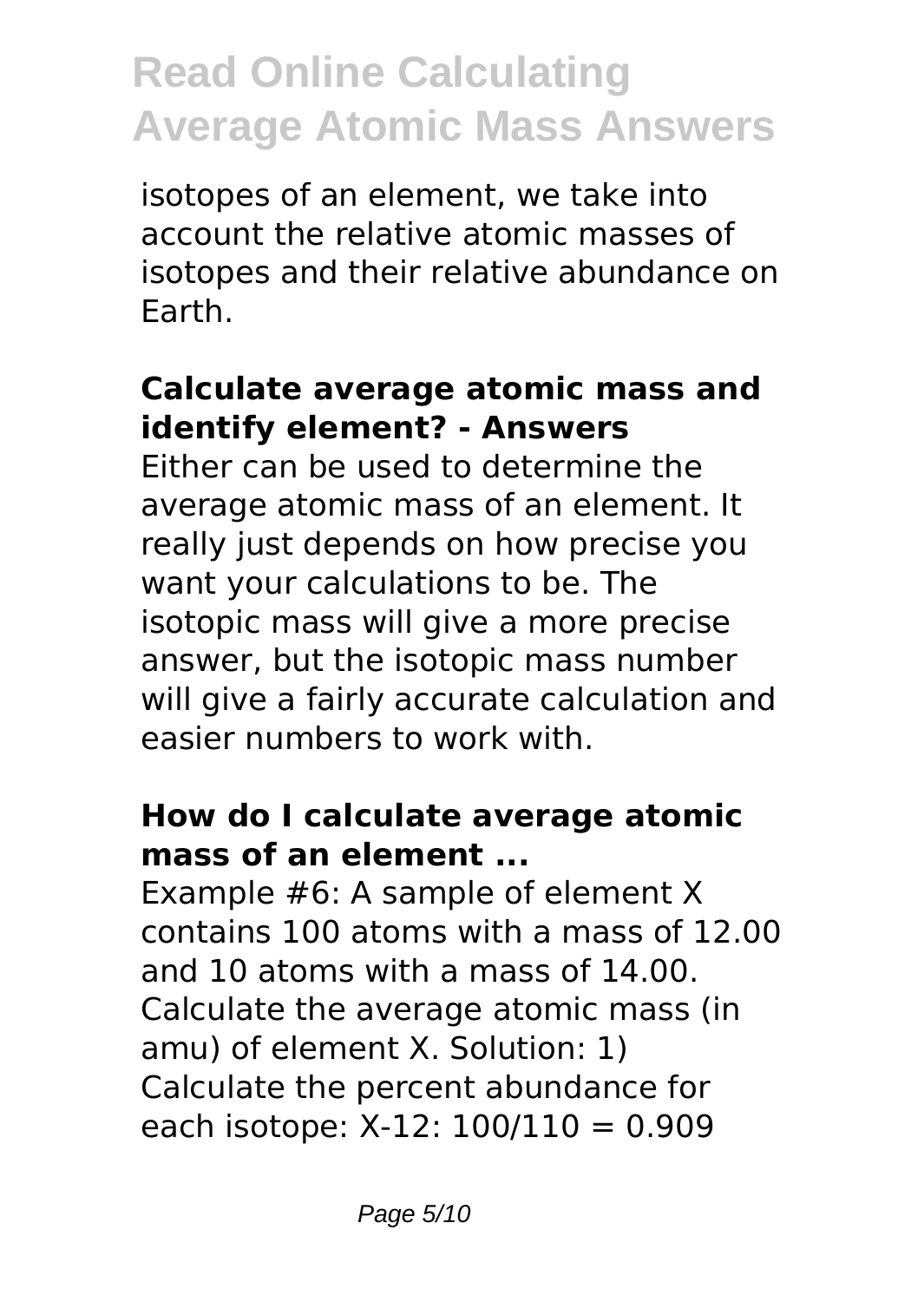#### **ChemTeam: Calculate the average atomic weight from ...**

PROBLEM \(\PageIndex{4}\) Average atomic masses listed by IUPAC are based on a study of experimental results. Bromine has two isotopes, 79 Br and 81 Br, whose masses (78.9183 and 80.9163 amu) and abundances (50.69% and 49.31%) were determined in earlier experiments. Calculate the average atomic mass of Br based on these experiments.

#### **2.3: Calculating Atomic Masses (Problems) - Chemistry ...**

The atomic mass or atomic weight is the decimal number, The number of significant figures varies according to the table, but the value is around 12.01. This value on a periodic table is given in atomic mass units or amu , but for chemistry calculations, you usually write atomic mass in terms of grams per mole or g/mol.

### **How to Calculate Atomic Mass -**

Page 6/10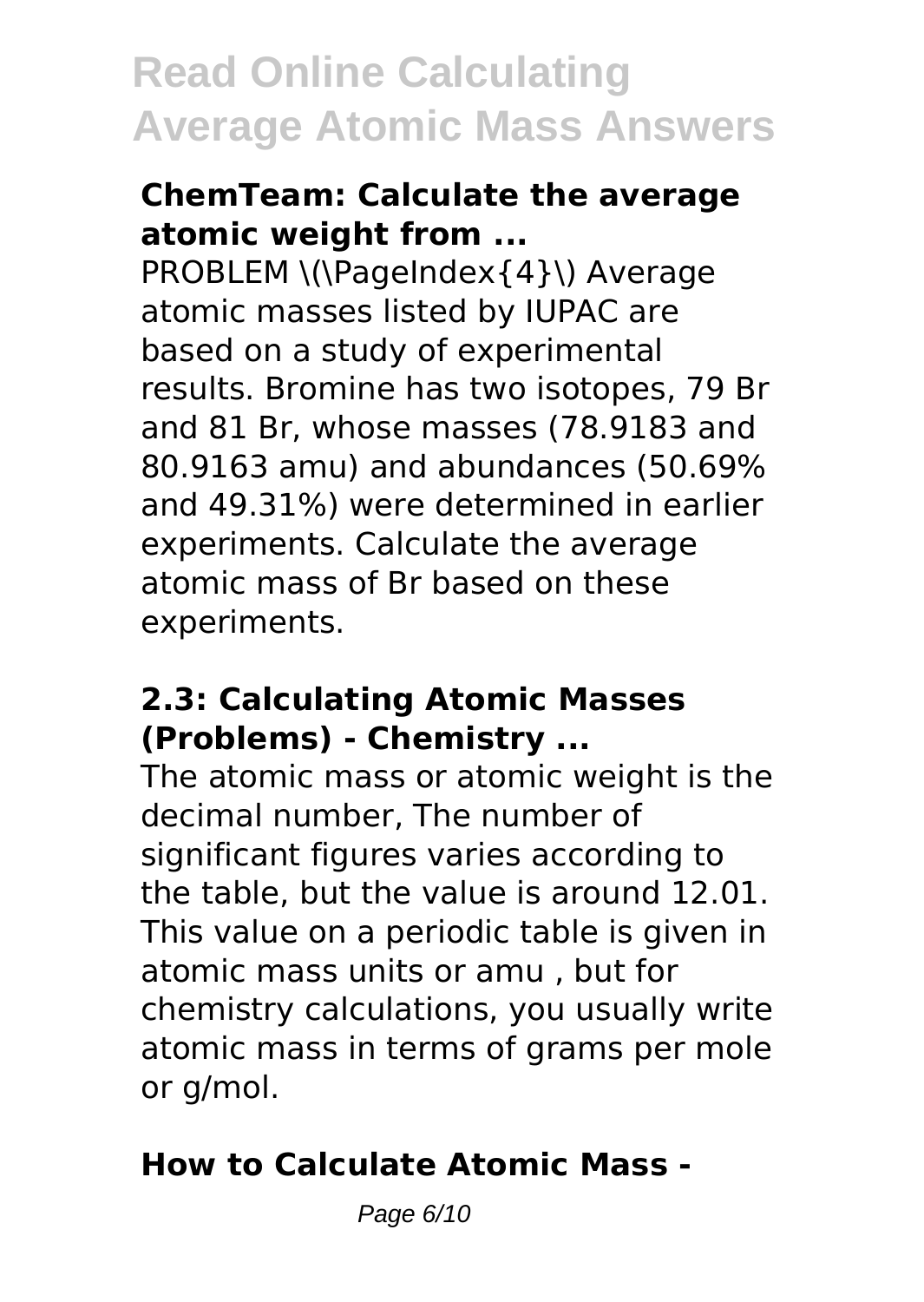### **ThoughtCo**

If silver is 51.84% Ag-107 with a mass of 106.9051 amu and the rest Ag-109 with a mass of 108.9048 amu, calculate silver's atomic mass. Just like before, we need to take the abundance of Ag-107 times the mass of Ag-107 plus the abundance of Ag-109 times the mass of Ag-109.

#### **Chemistry Lesson: Average Atomic Mass Calculations - Get ...**

Isotopes and atomic Mass Worksheet Answer Key together with Calculating Average atomic Mass Worksheet Answers – Webmart Worksheet November 17, 2017 We tried to locate some good of Isotopes and atomic Mass Worksheet Answer Key together with Calculating Average atomic Mass Worksheet Answers – Webmart image to suit your needs.

### **Isotopes and atomic Mass Worksheet Answer Key together ...**

Test your understanding of average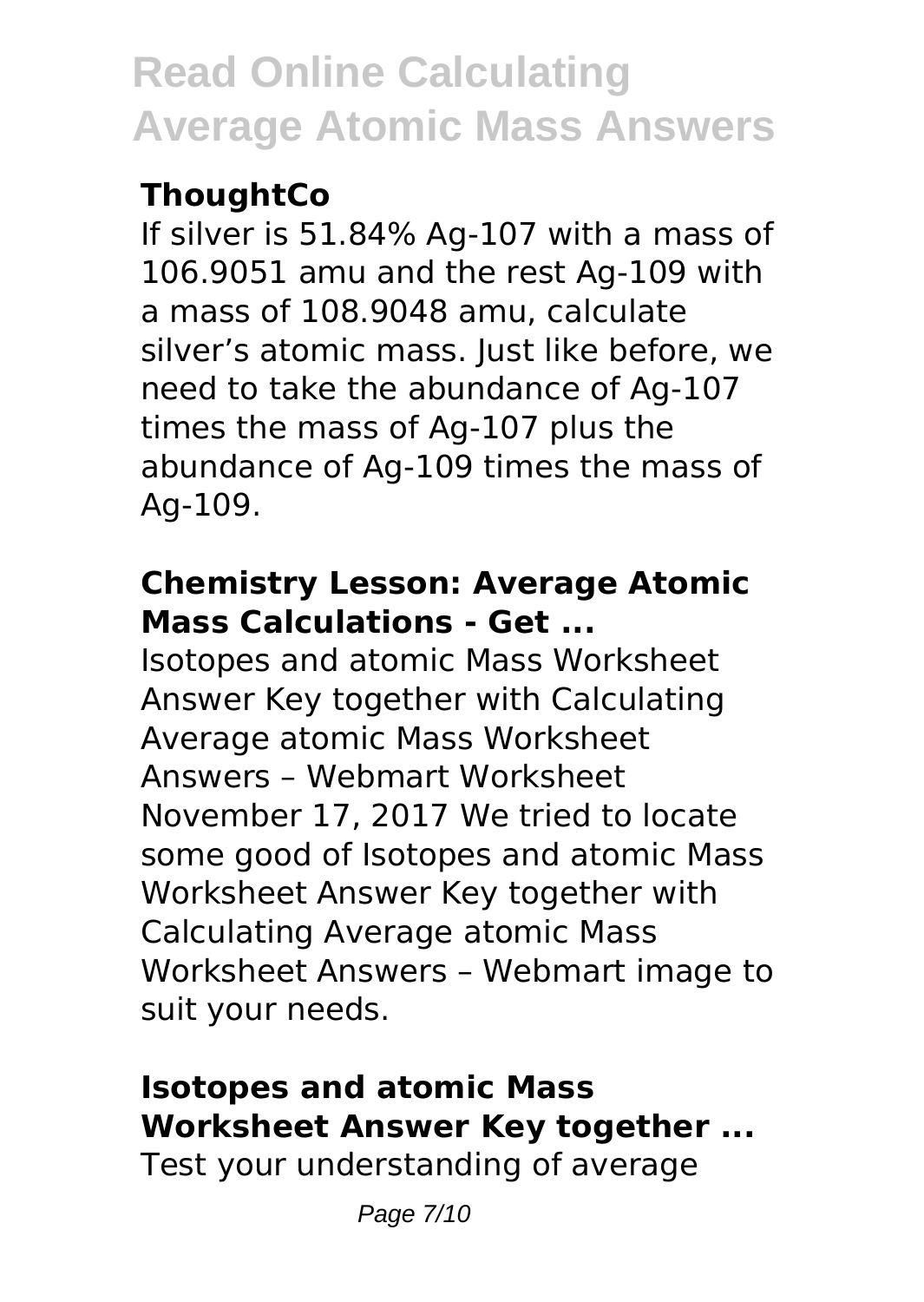atomic mass and the steps used to calculate it with this quiz/worksheet combo. All of the questions on these resources are multiple-choice. Quiz & Worksheet Goals

#### **Quiz & Worksheet - Average Atomic Mass | Study.com**

So the equation to calculate the average atomic mass of carbon is: (0.9893)(12 amu) + ... Atomic Mass The technical answer would be average atomic mass Is the "atomic mass found on the periodic table.

#### **How do you figure average atomic mass? - Answers**

Calculate the average atomic mass of an element with the follow isotope information: 4.35% have a mass of 49.9461 amu, 83.79% have amass of 51.9405 amu, 9.50% have a mass of 52.9407 amu, and 2.36% have a mass of 53.9389 amu.

#### **Average Atomic Mass Practice**

Page 8/10